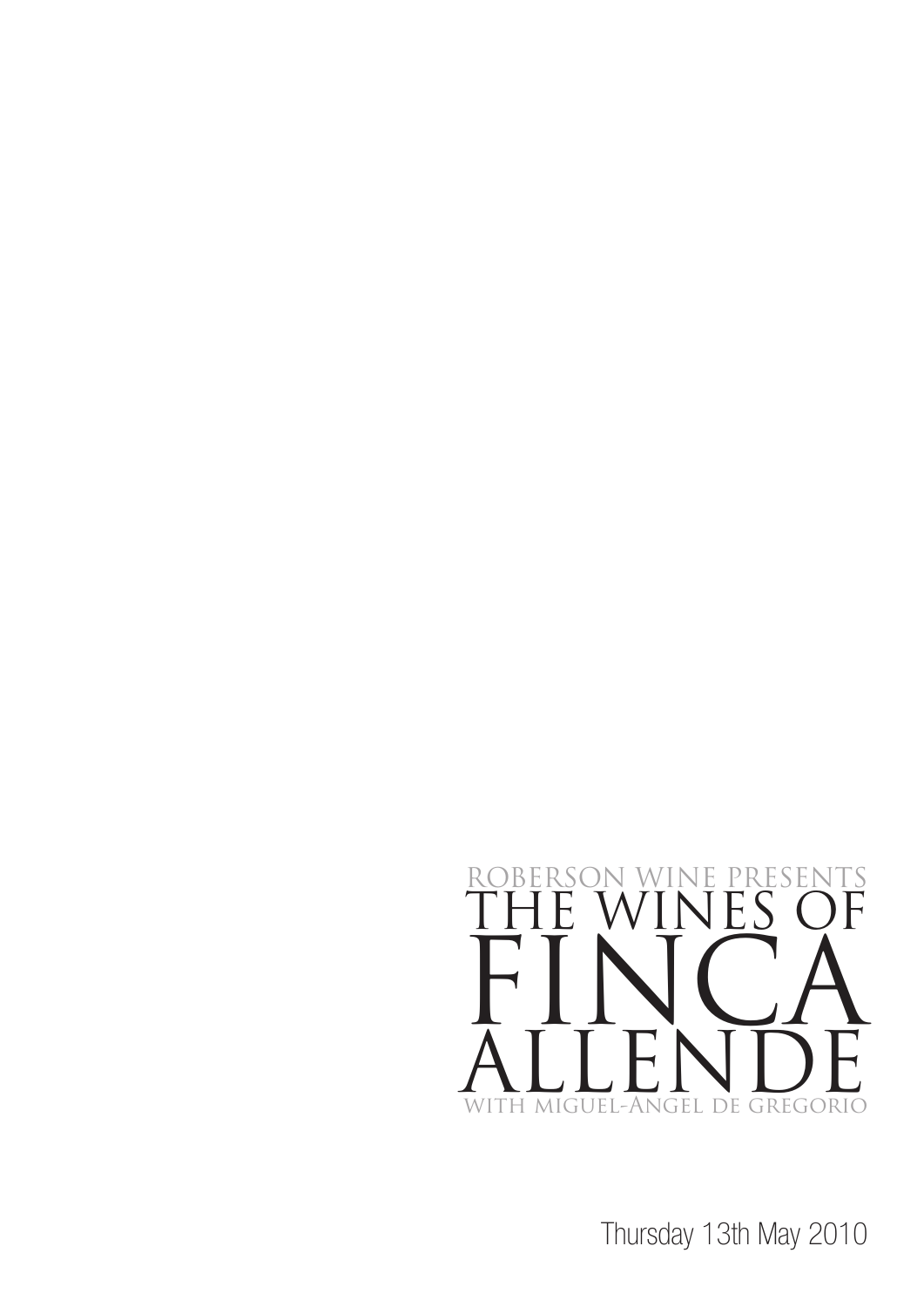#### THE DOMAINE

# Finca Allende

THE WINES FINCA ALLENDE As one of the world's most well established wine regions, Rioja is not short on tradition. The archetype of dusty, leathery red wine aged to death in American oak barrels is still common today, but for those who are passionate about the region and its wines, there is far more to it than dried out Gran Reservas in wire covered bottles. Step forward Miguel-Angel de Gregorio of Finca Allende (not to mention Benjamin Romeo and Miguel Merino among others). His name is at the forefront of 'new wave' Rioja, winemakers that are intent on changing the perception of their region by going back to the vineyard to produce wines of terroir, complexity and profundity. The tag is not one that Miguel is fond of, as he believes that his wines are far more representative of what Rioja should be than the mediocre mass-market wines of the mid-late 20th century. The drift away from terroir driven wines with a sense of place, towards those that were marked by superficial fruit and excessive oaky flavours is something that Miguel witnessed at close quarters. His father was vineyard manager at Marques de Murrieta for 40 years, affording Miguel the opportunity to taste every vintage of Murrieta back to the 1880s and learn all there is to know about the traditional concept of how to make Rioja. Although the quality of wine at Murrieta has always been high, the region at large was losing its way and after Miguel graduated from Madrid University with a Masters degree in Oenology, he set about trying to change things.

His first winemaking job was at Bodegas Bretón, where Miguel pioneered the idea of single-vineyard, terroir driven Rioja with wines like 'Dominio de Conde'. This ground breaking model was the idea behind Finca Allende, a project that began when Miguel started buying vineyard plots with his sister in 1986 and has culminated in wines like Calvario - a single vineyard cuvée that demonstrates what can be achieved by those in pursuit of perfection. Miguel feels that for a wine to be truly great it must have come from a special site and all the technology in the world can't change the fact that "great wine is made in the vineyard" – as long as it's the right vineyard. Of course, this idea is nothing new - low yields, dedicated viticulture with minimal use of chemicals, high density planting, hand harvesting and rigorous sorting have been part of the repertoire at top European wineries for a long time. However, the classic model in Rioja has been for the large producers (Murrieta, Faustino, Riscal etc) to buy in fruit from disparate growers across the region, making it difficult to control every aspect of the process and masking the qualities of specific vineyard sites. At Allende, all the fruit is either from the estate or a small network of growers that work very closely with Miguel to ensure the quality and integrity of their fruit.

While Miguel has made terroir the cornerstone of Allende's philosophy, he is also an innovator in the winery and became one of the first producers in the region to focus exclusively on French oak for the maturation of his wines. He feels that the quest for depth, complexity, minerality and elegance is best served by the more subtle influences imparted by barrels from the renowned Burgundian cooperage Francois Freres. It appears that this quest is well on the way to being fulfilled, with critical acclaim raining in from all sides for the entire Finca Allende portfolio. Jancis Robinson described the Allende Blanco as "The finest white Rioja I have ever tasted", while the Rioja Tinto and single vineyard wines have been given massive scores by the Wine Spectator and Robert Parker's Wine Advocate (98 points for Aurus '05).

"What has been referred to as classic Rioja, I prefer to call common Rioja."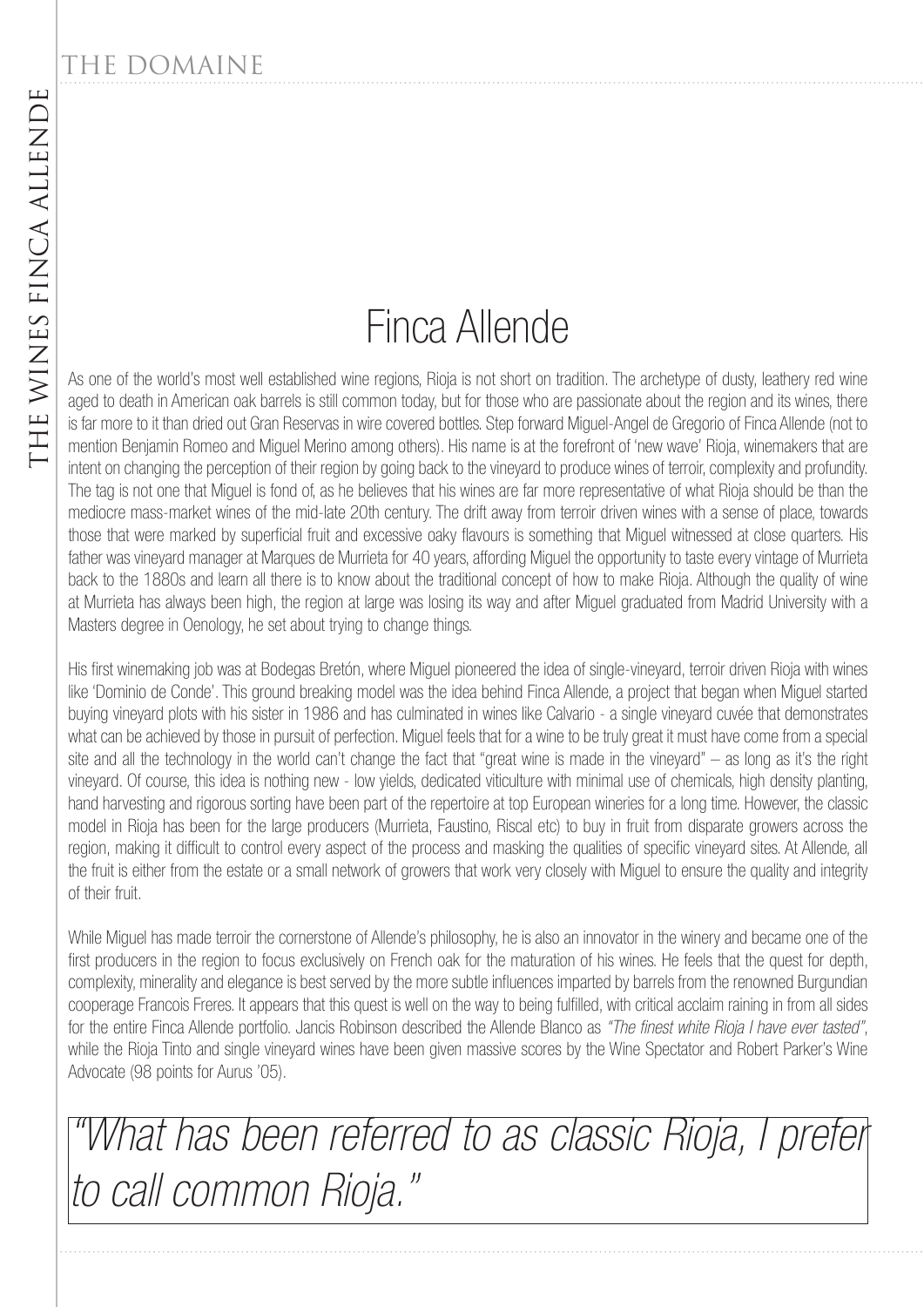#### The region

Rioja is a region divided into three distinct areas - Rioja Baja, Alavesa and Alta, Alta is (as the name would suggest) the highest of the three and is home to many of Rioja's most exciting producers, including Finca Allende. They are based in Briones, a small town that is getting a big reputation for the quality of the old Tempranillo and Graciano vines in the locality. Miguel knew all about the potential around Briones from his time at Bodegas Bretón and when the time came for him to begin accumulating parcels it was there that he focused his attention.

The climate in Rioja Alta is cooler than other parts of the region. Having the Atlantic ocean only 37 miles away provides a cooling wind that keeps rot at bay, making regular treatments in the vineyard unnecessary. Soils tend to be rich in iron, limestone and clay, but it is a diverse area that throws up a number of geological combinations. The team at Finca Allende have been analysing these differences in detail since 1998 and they have now identified 92 distinct parcels that they work with, a process that brought the qualities of vineyards like Calvario to their attention.

The prevalence of old vines around Briones has also thrown up an interesting legal issue as much of the prime vineyard land is planted to a very high density, which violates the modern DOC legislation. Higher density planting actually leads to naturally lower yielding vines and higher quality fruit, so the more recent plantings by the team at Allende have followed this model. As the wines operate outside of the regular Rioja categories (Crianza, Reserva etc), Miguel doesn't appear to be worried about towing the authority's line!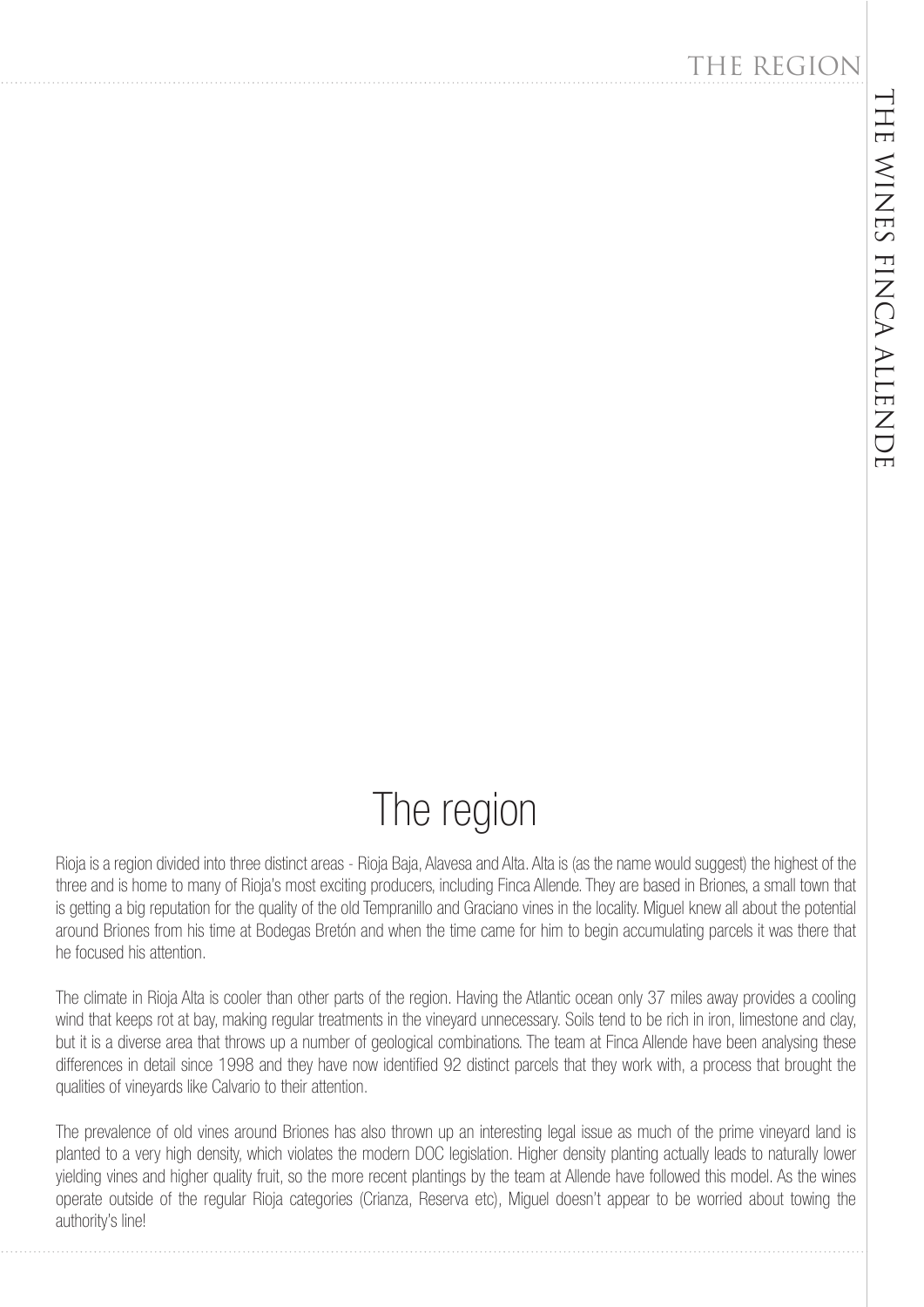## Allende Blanco & Tinto

The 'house' Riojas of Finca Allende are anything but entry-level wines. They are the foundation on which the success of the estate is built and they have justifiably forged a reputation as shining examples of what can be achieved with great terroir and a commitment to quality.

Allende Blanco is a blend of Viura and Malvasia - Miguel elects to bypass the international varietals that have been allowed into the blend in recent years. Initially the wine is lightly pressed and then fermented in new Allier French oak barrels, undergoing the process of batonnage for 6 months. Following this the wine is aged for 16 months in barrel and the result is a wine of immense depth and complexity of which only 1500 cases are produced. Tonight we will taste the 2007, which was a tricky vintage in Rioja but has proved to be a real success for Miguel and the team at Finca Allende. Allende Tinto is classified as a Rioja 'Joven' (the category that precedes Crianza in the hierarchy), despite the fact that the 100% Tempranillo is aged for over a year in French oak. The fruit is hand picked and the wine bottled unfiltered, resulting in a concentrated, mineral laden Rioja. Tonight we will taste the superb 2004, a vintage that is one of the very best in living memory (well, my living memory at least).

Finally in this flight, we will taste a wine from Miguel's other estate in La Mancha, a region that his family were based in for hundreds of years before his father moved to Rioja. The 46ha estate was purchased by Miguel in 1986 and the continental climate (very hot summers, cold winters) gives fruit of wonderful ripeness and concentration. Coronado is a blend of Tempranillo (30%), Cabernet Sauvignon (30%), Syrah (20%), Merlot (10%) and Petit Verdot (10%) and we will taste the 2004.

|                                        |                                             | Available | Retail price                       | <b>Tasting special</b><br>bottle price |
|----------------------------------------|---------------------------------------------|-----------|------------------------------------|----------------------------------------|
| 1: 2007 Rioja Blanco<br>14% ABV        | **we only have the 2006 vintage available** | 27        | £ <del>19.95</del>                 | £17.96                                 |
|                                        |                                             | Available | Retail price                       | Tasting special<br>bottle price        |
| 1: 2007 Rioja Tinto<br>13.5% ABV       |                                             | 30        | £18.95                             | £17.06                                 |
|                                        |                                             |           |                                    | Tasting special<br>bottle price        |
| 2: 2004 Coronado; La Mancha<br>14% ABV |                                             |           | (Only available by the case of 12) | £16.45                                 |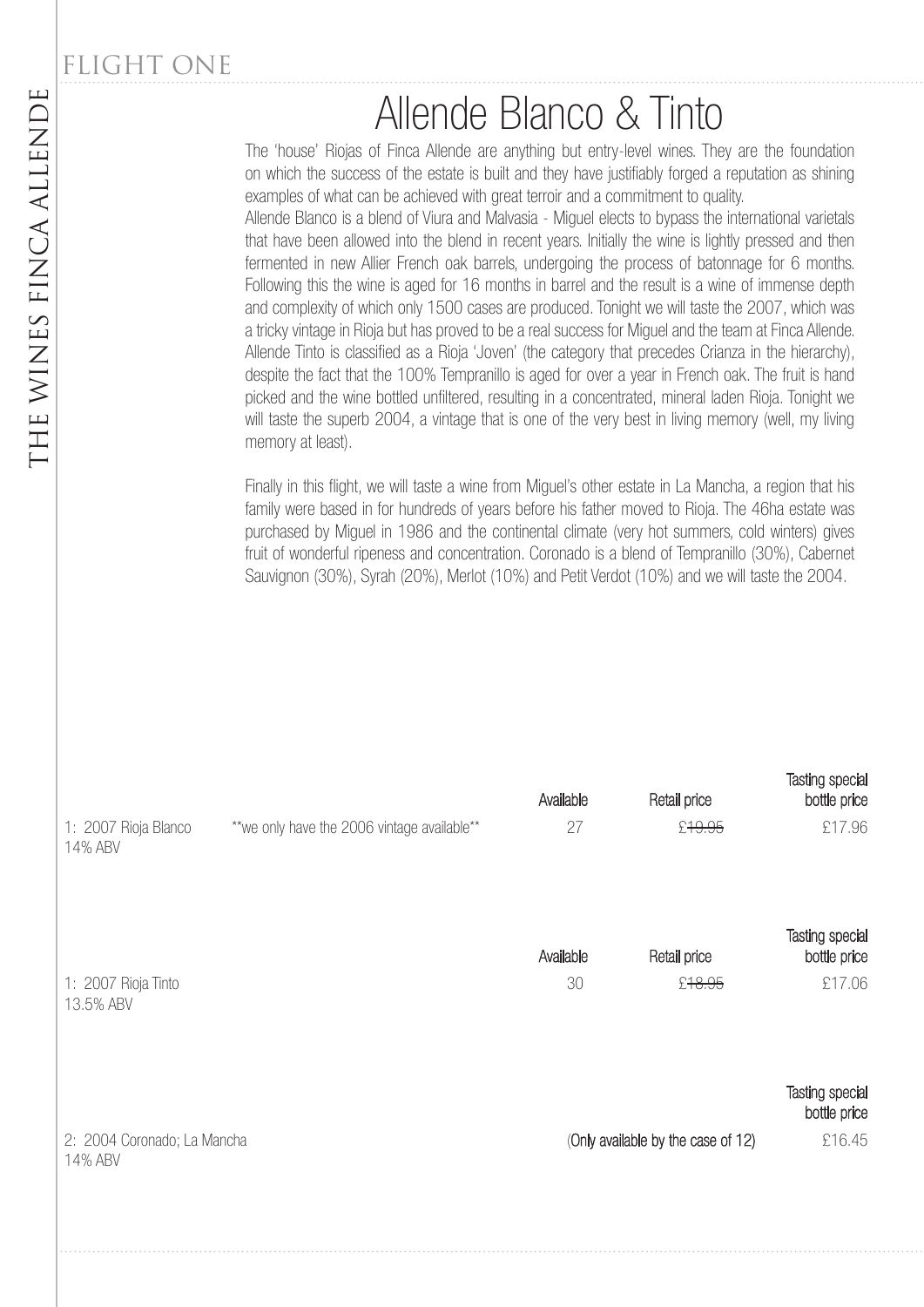## **Calvario**

The Calvario vinevard sites on a hillside just outside Briones and the single-vinevard cuvée that is made from the best Tempranillo, Garnacha and Graciano that the 1.5ha site produces from vines planted in 1945. The exact recipe changes according to the vintage, but the wine is harvested at miniscule yields, fully destemmed and aged in Allier French oak barrels for around 16 months. Final production is minute, 600-700 cases in most vintages.

Tonight we will taste Calvario from four different vintages. 2001 was a wonderful year across Spain but particularly excellent in Rioja where the Tempranillo fruit performed very well. Many producers predict that '01 will go on to be one of the all time great vintages and Robert Parker called the '01 Calvario a 'full throttle' wine that will age effortlessly for 15 years.

2002 was a very different affair and a tricky year that required dedication in the vineyard to avoid disaster. On that basis Calvario was a resounding success and one of the wines of the vintage.

2004 rivals '01 as the best vintage of the decade and a number of wonderful wines were produced including what is, according to the Wine Advocate, one of the best Calvarios to date. 2005 was similarly good for Allende, although the late rains meant the general feeling was not quite as positive as its predecessor.

5: 2004 Calvario **EUROCOCO CALCE 2004** Calvario **COLOGO CALCE 2004** COLOGO CALCE 2004 CALCE 259.95 14% ABV Tasting special bottle price 4: 2005 Calvario **EXPLACT 2006** Calvario **EXPLACT 2006** Conly available by the case of 6)  $\text{£}67.95$ 14% ABV Tasting special bottle price 7: 2001 Calvario n/a 14% ABV Tasting special bottle price 6: 2002 Calvario  $\sim$  £52.95 14% ABV Tasting special bottle price